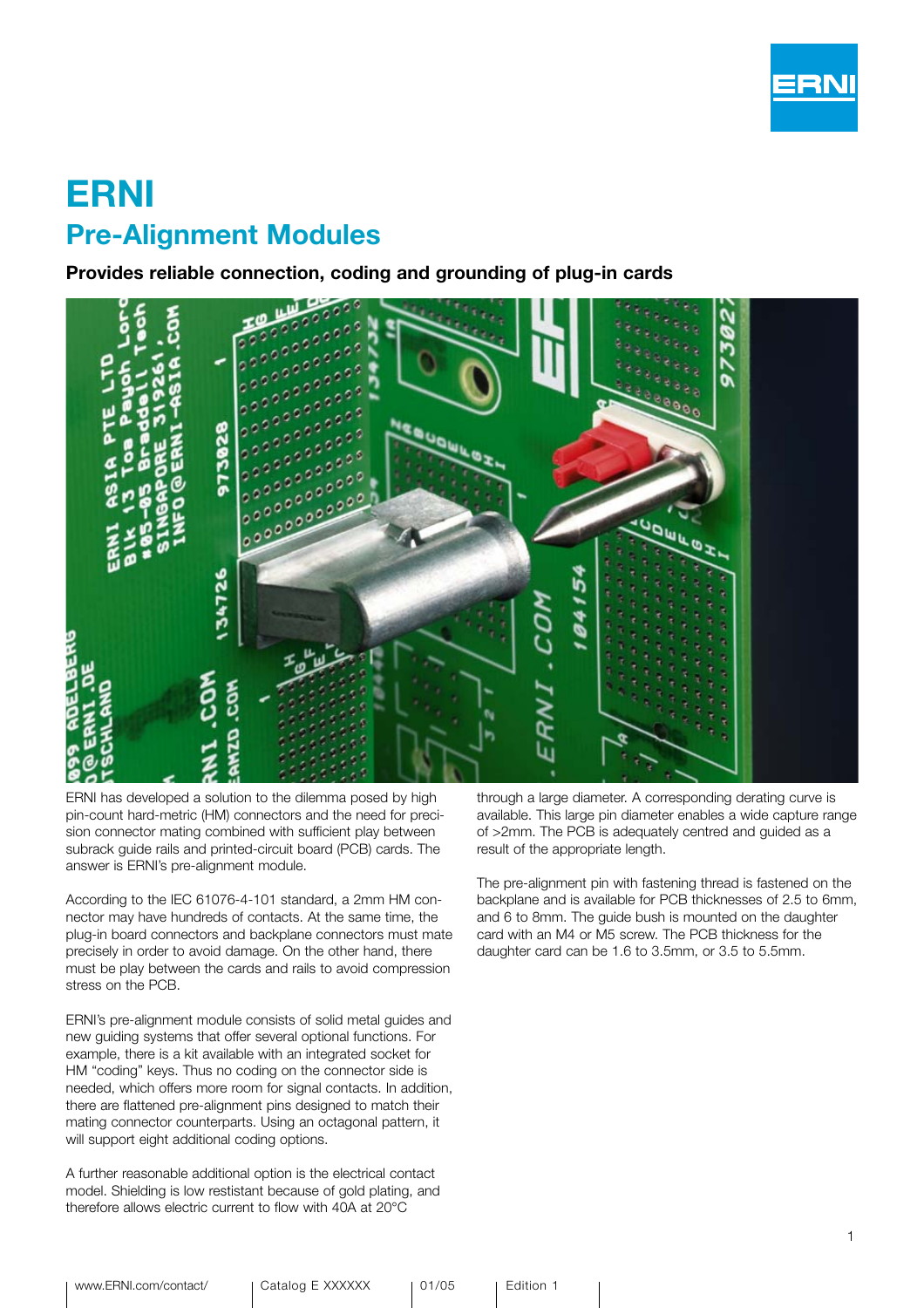

## Applications











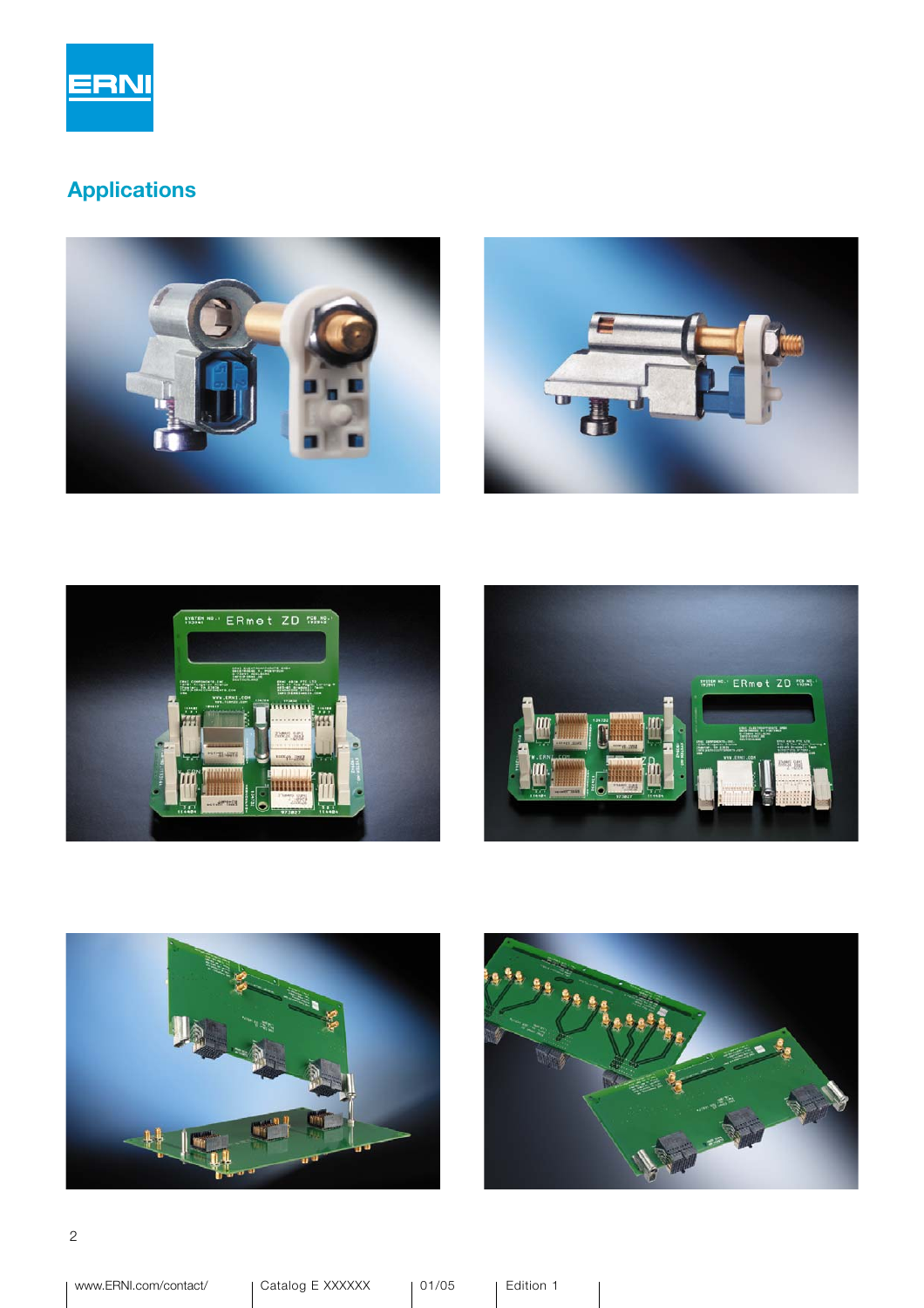

### Pre-alignment Modules with Electrical Contact

#### Guide Bush

#### Dimensional Drawing







Layout





#### Ordering Informations

| <b>Description</b>                                 | <b>Part Number</b> |
|----------------------------------------------------|--------------------|
| Guide bush with thread M4                          | 144641             |
| Kit (Guide bush M4, screw M4x8 with thread locker) | 164307             |

Kit M5 on request.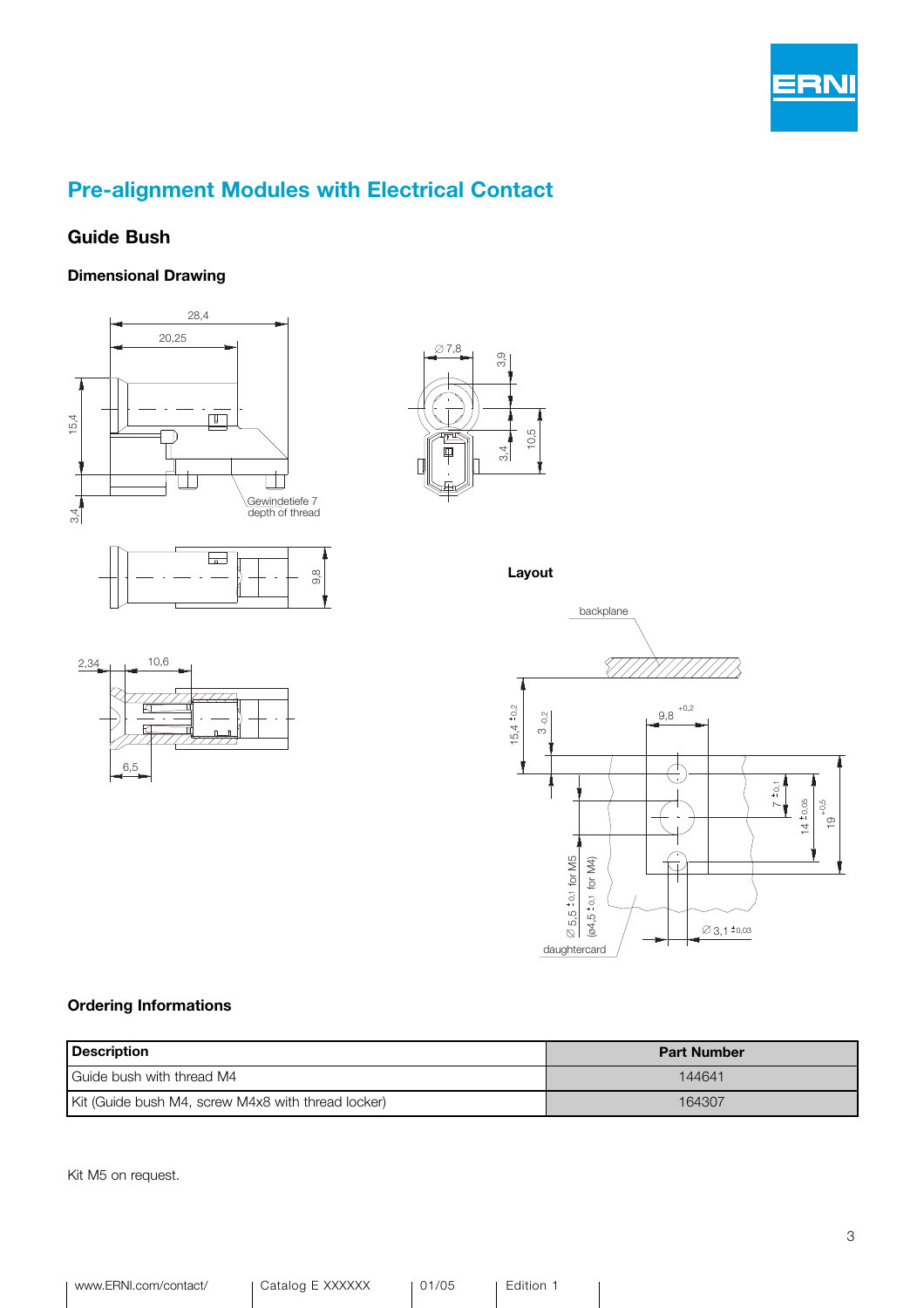

#### Guiding Pin Gold Plated

#### Dimensional Drawing





 $Q$ 4,3  $*$ 0,03

daughtercard Tochterkarte

H <u>suun kunnimminin muun k</u>

 $O2,5 \pm 0.05$ 

Bauteilseite

component side

component side Bauteilseite

**144741 144742**

> 8,5 +0,05  $10,5110,2$

 $\frac{5}{2}$ 

| 144769                | 12   | 24   | 3   | 6.5 | 4.5 |     |    | $6 - 8$                                   |
|-----------------------|------|------|-----|-----|-----|-----|----|-------------------------------------------|
| 144742                | 13.8 | 22.2 | 1.2 | 6.5 | 6.3 | 1.8 | Ø6 | $6 - 8$                                   |
| 144768                | 9.7  | 24   | 3   | 7.2 | 1.5 |     |    | 1)<br>$2.5 - 6$                           |
| 144741                | 11.5 | 22.2 | 1.2 | 7.2 | 3.3 | 1.8 | ø6 | 1)<br>$2.5 - 6$                           |
| Ident-Nr.<br>Part-No. | Α    | В    |     |     | Е   | F   | G  | Backplanestärke<br>thickness of backplane |

1) unter 3.2mm zusätzlich Unterlegscheibe verwenden. up to 3.2mm use washer additional.

#### Base Plate





#### Ordering Informations

| <b>Description</b>                                            | <b>PCB Thickness</b> | <b>Part Number</b> |
|---------------------------------------------------------------|----------------------|--------------------|
| Guiding pin to fit on backplane without base plate            | $2.5 - 6.0$ mm       | 144768             |
| Guiding pin to fit on backplane without base plate            | $6.0 - 8.0$ mm       | 144769             |
| Guiding pin use only with base plate                          | $2.5 - 6.0$ mm       | 144741             |
| Guiding pin use only with base plate                          | $6.0 - 8.0$ mm       | 144742             |
| Kit without base plate (Guiding pin, washer, nut M4)          | $2.5 - 6.0$ mm       | 214361             |
| Kit without base plate (Guiding pin, washer, nut M4)          | $6.0 - 8.0$ mm       | 214362             |
| Kit with base plate (Guiding pin, washer, nut M4, base plate) | $2.5 - 6.0$ mm       | 214363             |
| Kit with base plate (Guiding pin, washer, nut M4, base plate) | $6.0 - 8.0$ mm       | 214364             |
| <b>Base plate</b>                                             |                      | 134734             |

4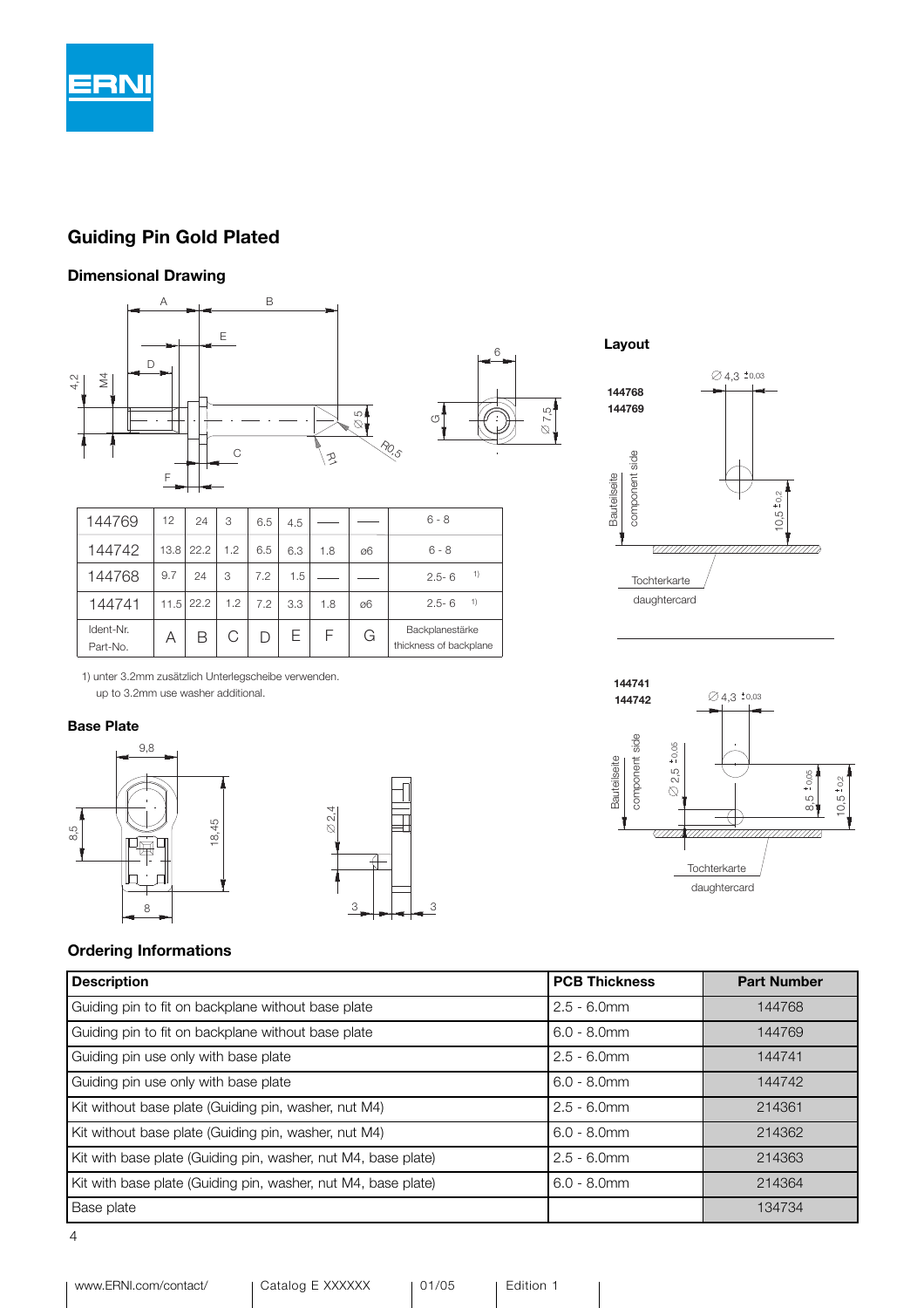

### Pre-alignment Modules without Electrical Contact

#### Guide Bush

Dimensional Drawing





Layout





| <b>Description</b>                                                    | <b>Part Number</b> |
|-----------------------------------------------------------------------|--------------------|
| Guide bush with thread M4                                             | 154058             |
| Guide bush with thread M5                                             | 134726             |
| Kit for PCB thickness 1.5 - 3.0mm (Guide bush M5, screw M5x6, washer) | 144127             |
| Kit for PCB thickness 3.0 - 4.5mm (Guide bush M5, screw M5x8, washer) | 144128             |

Kit M4 on request.

18 Λ 9,8 9,8 4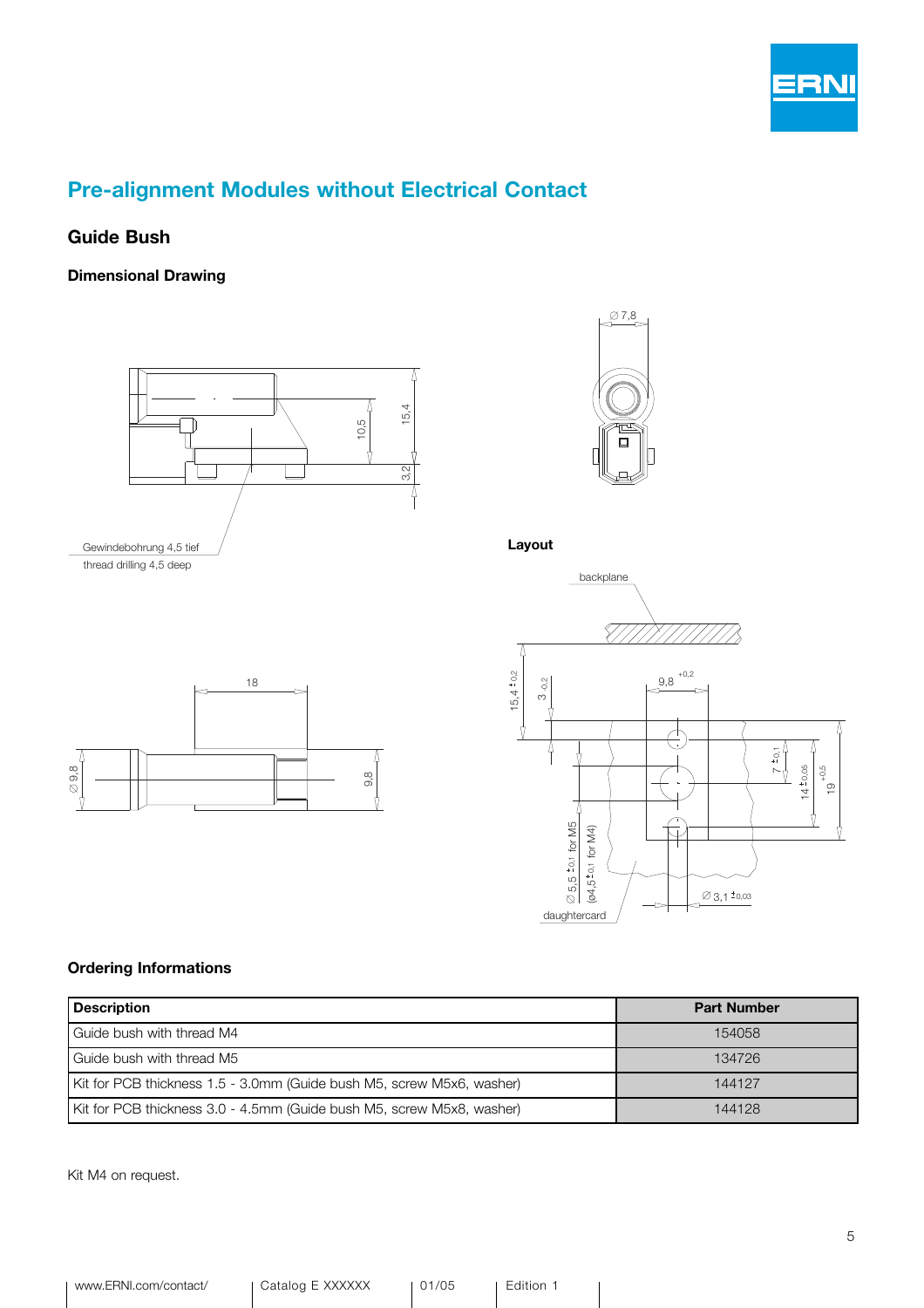

### Guiding Pin

#### Dimensional Drawing



| 144078                | 12   | 24   | 3   | 6.5 | 4.5 |     |    | $6 - 8$                                   |
|-----------------------|------|------|-----|-----|-----|-----|----|-------------------------------------------|
| 144077                | 13.8 | 22.2 | 1.2 | 6.5 | 6.3 | 1.8 | Ø6 | $6 - 8$                                   |
| 134733                | 9.7  | 24   | 3   | 7.2 | 1.5 |     |    | 1)<br>$2.5 - 6$                           |
| 134732                | 11.5 | 22.2 | 1.2 | 7.2 | 3.3 | 1.8 | Ø6 | 1)<br>$2.5 - 6$                           |
| Ident-Nr.<br>Part-No. | Α    | В    | С   |     | Е   | F   | G  | Backplanestärke<br>thickness of backplane |

<sup>1)</sup> unter 3.2mm zusätzlich Unterlegscheibe verwenden. up to 3.2mm use washer additional.



7,5



#### Ordering Informations

| <b>Description</b>                                            | <b>PCB Thickness</b> | <b>Part Number</b> |
|---------------------------------------------------------------|----------------------|--------------------|
| Guiding pin to fit on backplane without base plate            | $2.5 - 6.0$ mm       | 134733             |
| Guiding pin to fit on backplane without base plate            | $6.0 - 8.0$ mm       | 144078             |
| Guiding pin use only with base plate                          | $2.5 - 6.0$ mm       | 134732             |
| Guiding pin use only with base plate                          | $6.0 - 8.0$ mm       | 144077             |
| Kit without base plate (Guiding pin, washer, nut M4)          | $2.5 - 6.0$ mm       | 144370             |
| Kit without base plate (Guiding pin, washer, nut M4)          | $6.0 - 8.0$ mm       | 144371             |
| Kit with base plate (Guiding pin, washer, nut M4, base plate) | $2.5 - 6.0$ mm       | 144131             |
| Kit with base plate (Guiding pin, washer, nut M4, base plate) | $6.0 - 8.0$ mm       | 144132             |
| <b>Base plate</b>                                             |                      | 134734             |

Additional versions upon request.

6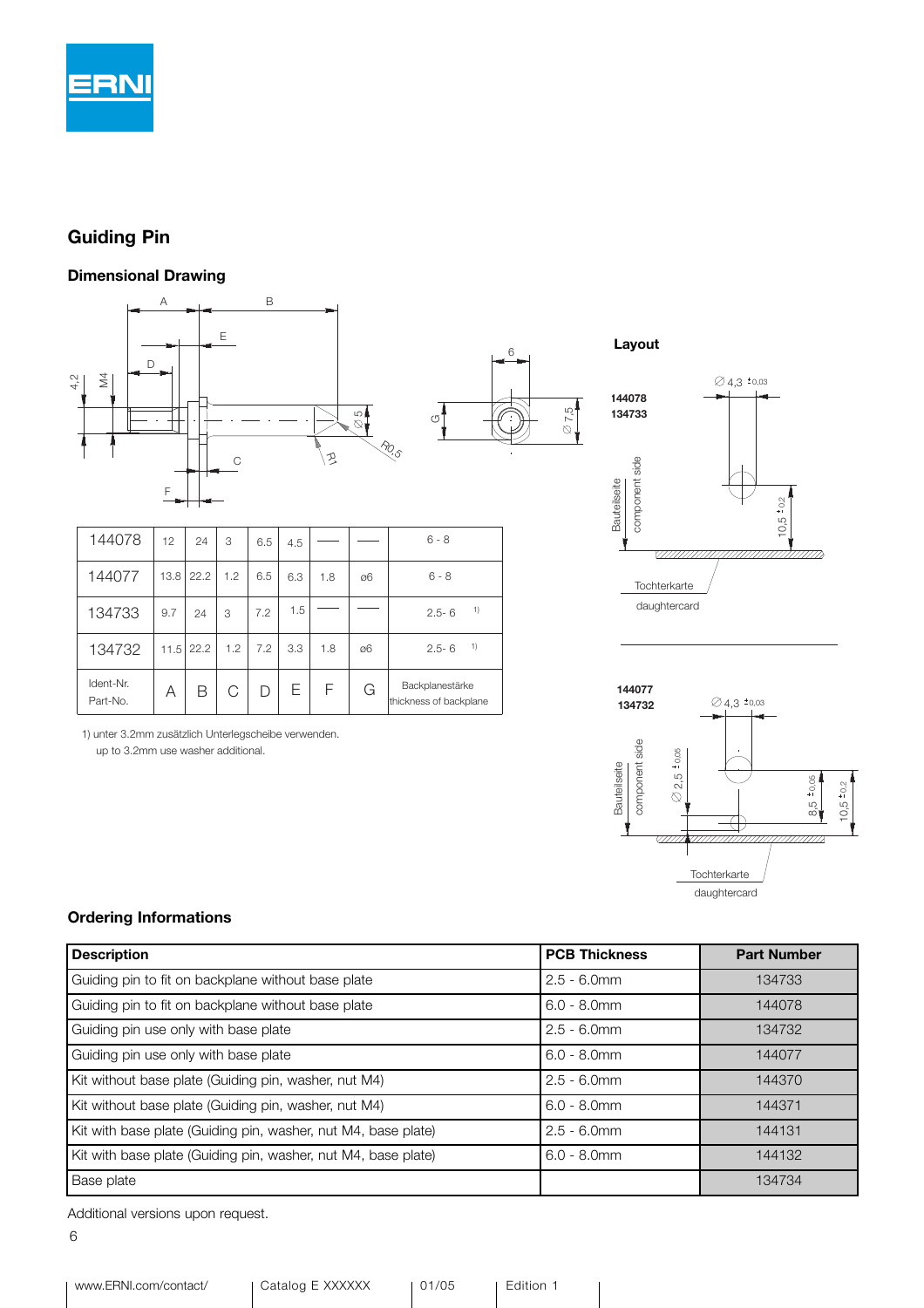

### Pre-alignment Modules with Coding

#### Guide Bush

#### Dimensional Drawing





#### Layout



#### Ordering Informations

|   | <b>Description</b>             | <b>Component Part Number</b> | Kit <sup>1)</sup> Part Number |
|---|--------------------------------|------------------------------|-------------------------------|
|   | Guide bush with coding 0°/360° | 194548                       | 204399                        |
| Â | Guide bush with coding 45°     | 194547                       | 204398                        |
| g | Guide bush with coding 90°     | 194546                       | 204397                        |
| Ô | Guide bush with coding 135°    | 194553                       | 204404                        |
| R | Guide bush with coding 180°    | 194552                       | 204403                        |
| f | Guide bush with coding 225°    | 194551                       | 204402                        |
| R | Guide bush with coding 270°    | 194550                       | 204401                        |
|   | Guide bush with coding 315°    | 194549                       | 204400                        |

1) Kit with screw M5x6 and washer.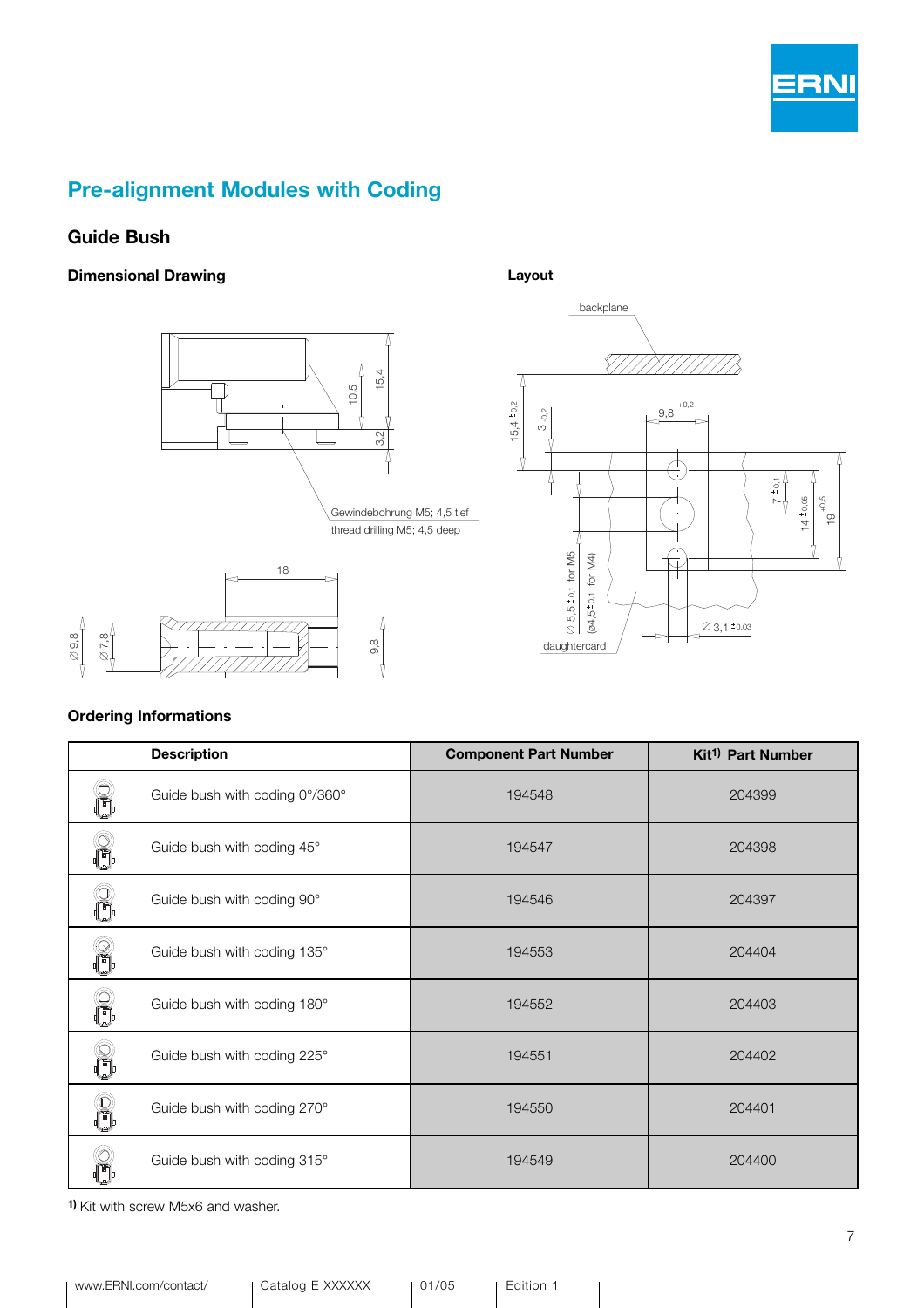

### Guiding Pin

#### Dimensional Drawing







#### Base Plate



#### Ordering Informations

| $\frac{5}{6}$<br>18,4<br>Ø<br>亘<br>8<br>$\frac{3}{2}$<br>3<br><b>Ordering Informations</b> |                    |
|--------------------------------------------------------------------------------------------|--------------------|
| <b>Description</b>                                                                         | <b>Part Number</b> |
| Guiding pin                                                                                | 194543             |
| Base plate                                                                                 | 194542             |
| Kit (Guiding pin, base plate, washer, nut M4)                                              | 204395             |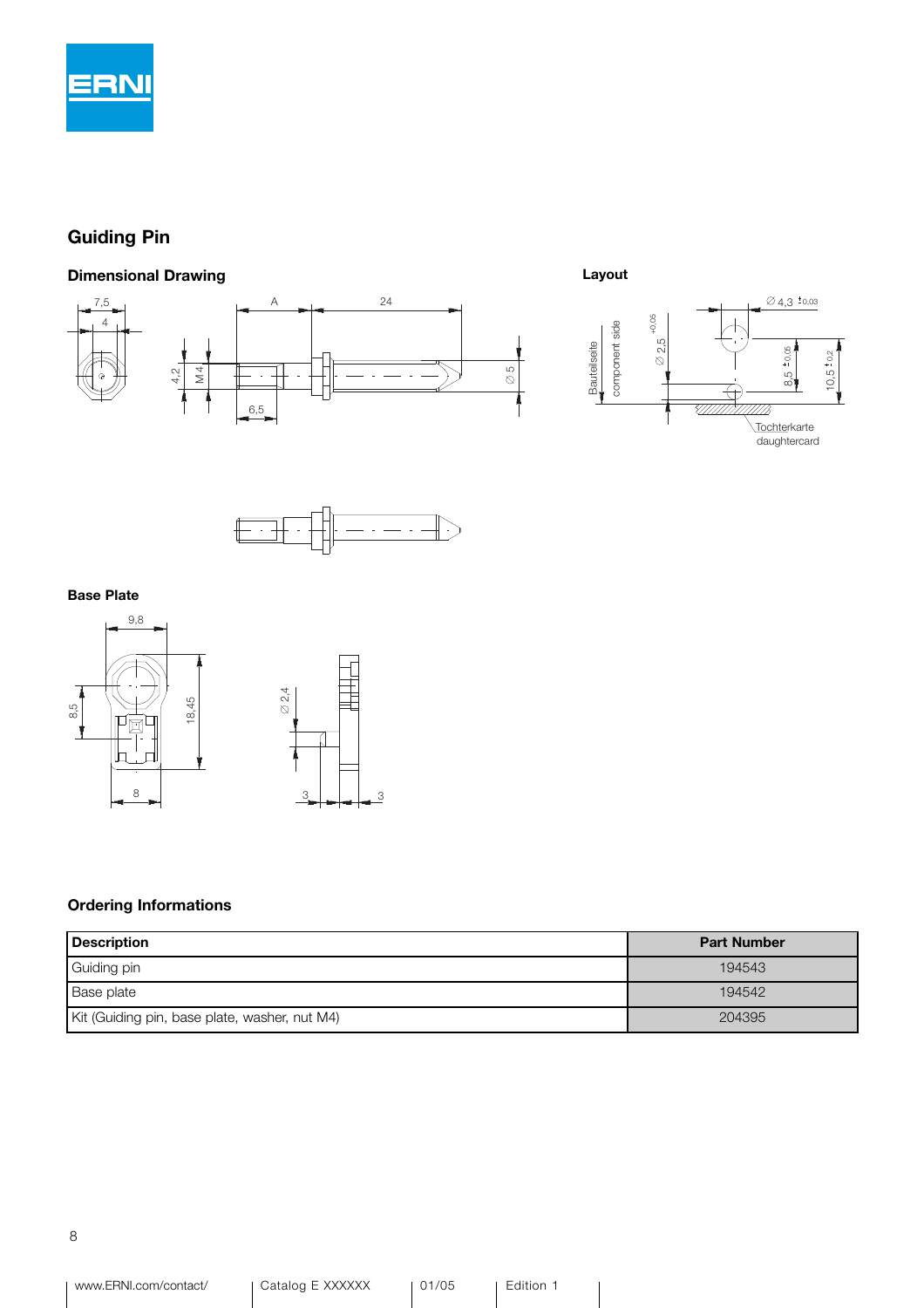

### Pre-alignment Modules Inverse

#### Pin with Guide Bush

#### Dimensional Drawing





Layout





#### Ordering Informations

| Description               | <b>Part Number</b> |
|---------------------------|--------------------|
| Kit (Pin with guide bush) | 204219             |

Piece parts on request.